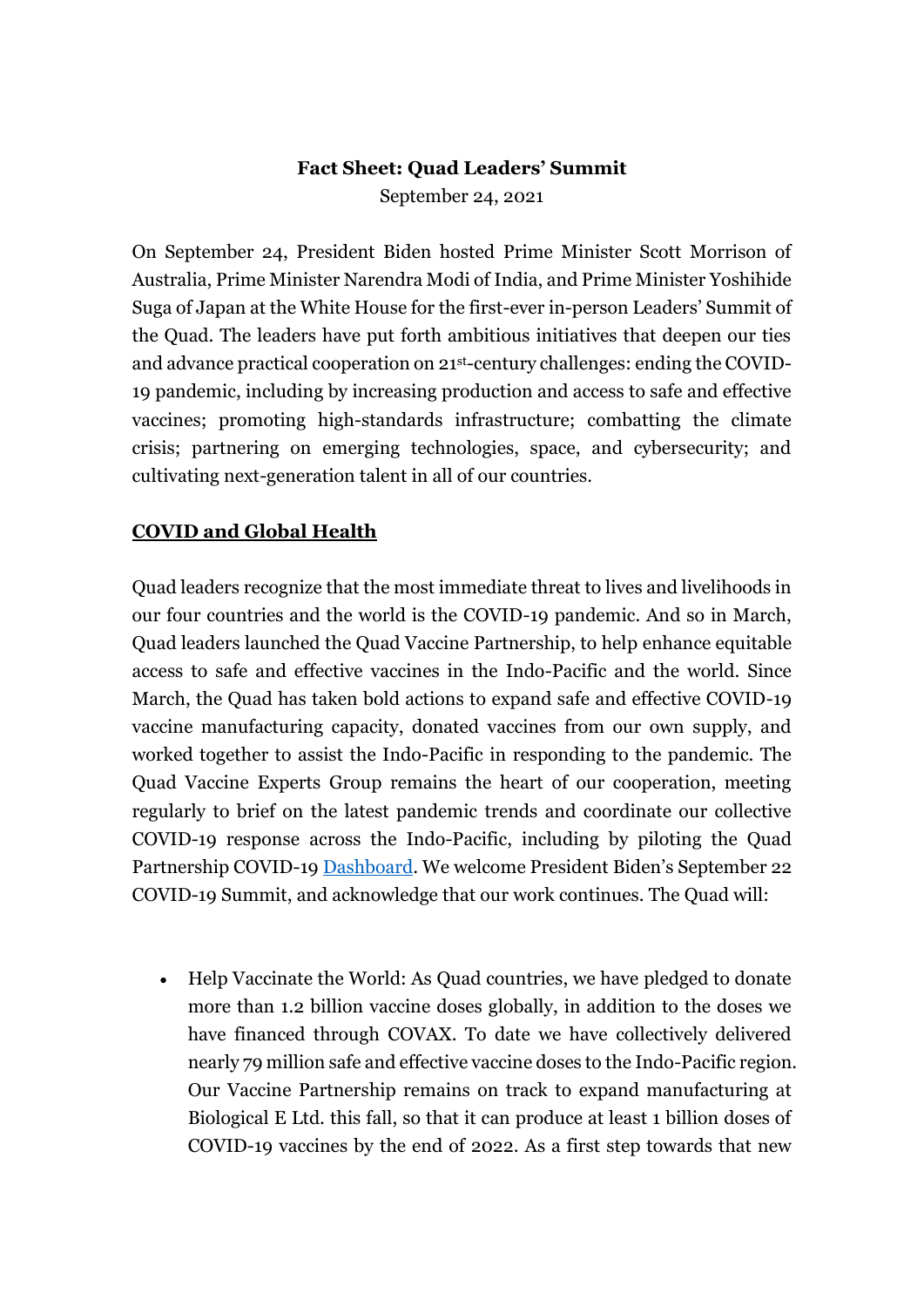capacity, the leaders will announce bold actions that will immediately help the Indo-Pacific in its quest to end the pandemic. We recognize the importance of open and secure supply chains for vaccine production. The Quad welcomed India's announcement to resume exports of safe and effective COVID-19 vaccines, including to COVAX, beginning in October 2021. Through \$3.3 billion in the COVID-19 Crisis Response Emergency Support Loan program, Japan will continue to help regional countries to procure safe, effective, and quality-assured vaccines. Australia will deliver \$212 million in grant aid to purchase vaccines for Southeast Asia and the Pacific. In addition, Australia will allocate \$219 million to support lastmile vaccine rollouts and lead in coordinating the Quad's last-mile delivery efforts in those regions. Quad member countries will coordinate with the ASEAN Secretariat, the COVAX Facility, and other relevant organizations. We will continue to strengthen and support the life-saving work of international organizations and partnerships, including the WHO, COVAX, Gavi, CEPI, and UNICEF; and national governments. At the same time, the leaders are fully committed to strengthening vaccine confidence and trust. To that end, Quad countries will host an event at the 75th World Health Assembly (WHA) dedicated to combatting hesitancy.

- Save Lives Now: Together as the Quad, we are committed to taking further action in the Indo-Pacific to save lives now. Japan, through Japan Bank for International Cooperation, will work with India to enhance key investments of approximately \$100 million in the healthcare sector related to COVID-19, including vaccine and treatment drugs. We will utilize the Quad Vaccine Experts Group and convene as needed to urgently consult in relation to our emergency assistance.
- Build Back Better Health Security: The Quad commits to better preparing our countries and the world for the next pandemic. We will continue to build coordination in our broader COVID-19 response and health-security efforts in the Indo-Pacific, and we will jointly build and conduct at least one pandemic preparedness tabletop or exercise in 2022. We will also further strengthen our science and technology cooperation in support of the 100-Day Mission—to have safe and effective vaccines, therapeutics, and diagnostics available within 100 days—now and into the future. This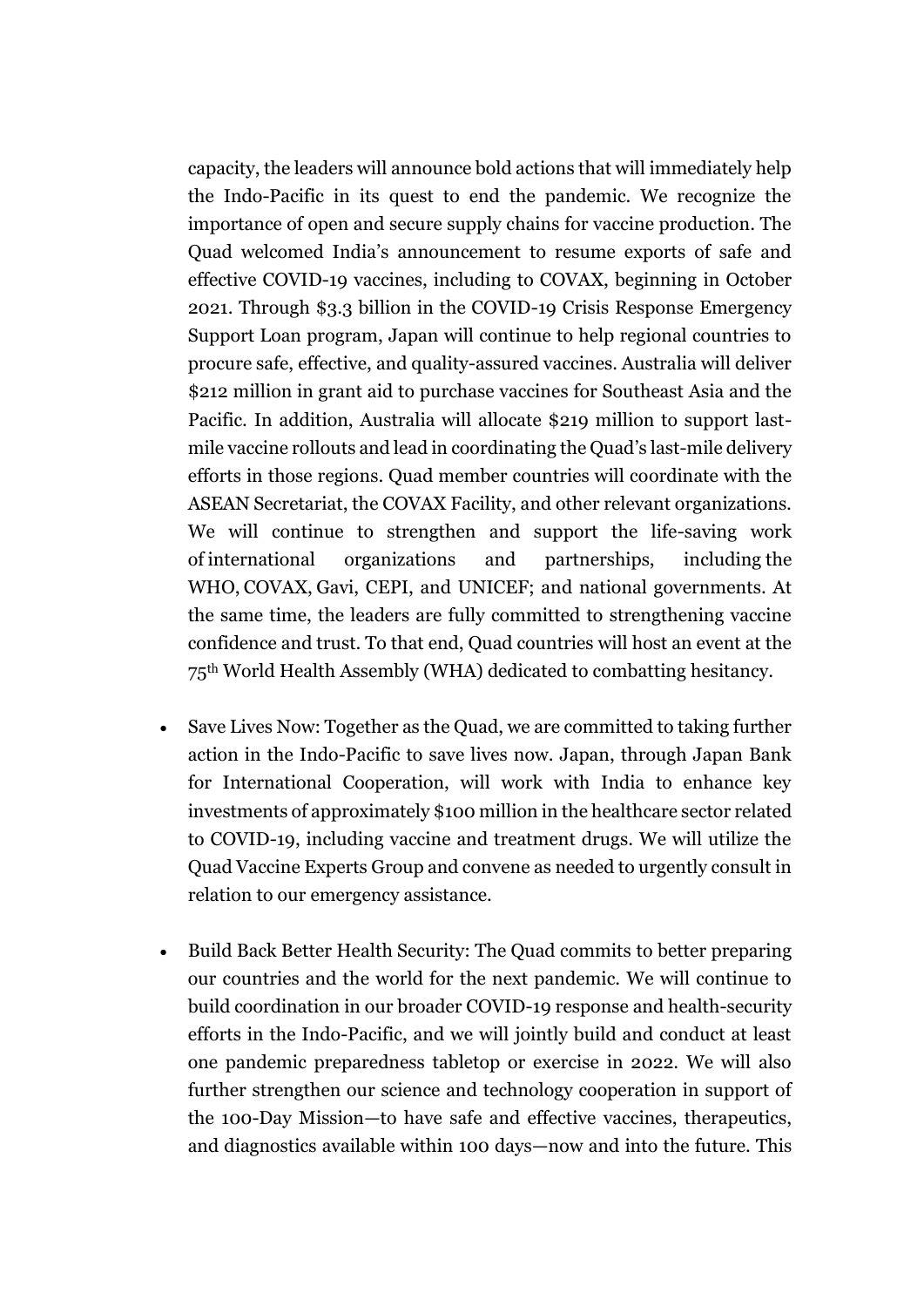includes collaboration on current and future clinical trials, such as launching additional sites for the international Accelerating COVID-19 Therapeutic Interventions and Vaccines (ACTIV) trials, which can expedite investigation of promising new vaccines and therapeutics, while at the same time supporting countries in the region to improve their capacity to undertake scientifically sound clinical research. We will support the call for a "global pandemic radar" and will improve our viral genomic surveillance, including by working together to strengthen and expand the WHO Global Influenza Surveillance and Response System (GISRS).

#### **Infrastructure**

Building on the G7's announcement of Build Back Better World (B3W)—an infrastructure partnership focused on digital connectivity, climate, health and health security, and gender equality infrastructure—the Quad will rally expertise, capacity, and influence to strengthen ongoing infrastructure initiatives in the region and identify new opportunities to meet the needs there. The Quad will:

- Launch the Quad Infrastructure Coordination Group: Building on existing leadership from Quad partners on high-standards infrastructure, a senior Quad infrastructure coordination group will meet regularly to share assessments of regional infrastructure needs and coordinate respective approaches to deliver transparent, high-standards infrastructure. The group will also coordinate technical assistance and capacity-building efforts, including with regional partners, to ensure our efforts are mutually reinforcing and complementary in meeting the significant infrastructure demand in the Indo-Pacific.
- Lead on High-Standards Infrastructure: Quad partners are leaders in building quality infrastructure in the Indo-Pacific region. Our complementary approaches leverage both public and private resources to achieve maximum impact. Since 2015, Quad partners have provided more than \$48 billion in official finance for infrastructure in the region. This represents thousands of projects, including capacitybuilding, across more than 30 countries in support of rural development,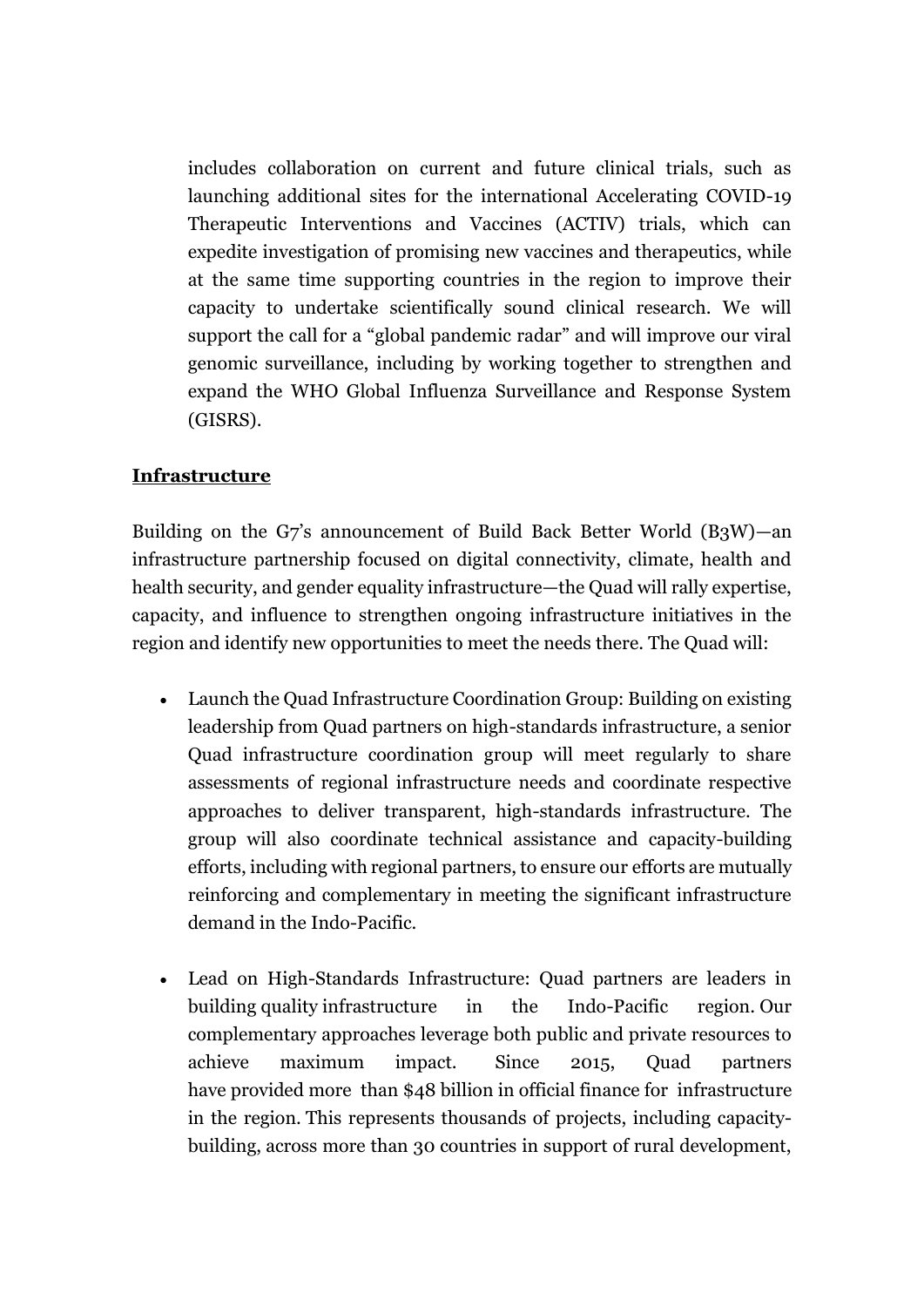health infrastructure, water supply and sanitation, renewable power generation (e.g., wind, solar, and hydro), telecommunications, road transportation, and more. Our infrastructure partnership will amplify these contributions and further catalyze private-sector investment in the region.

## **Climate**

Quad countries share serious concern with the August Intergovernmental Panel on Climate Change's report findings on the latest climate science, which has significant implications for climate action. To address the climate crisis with the urgency it demands, Quad countries will focus their efforts on the themes of climate ambition, including working on 2030 targets for national emissions and renewable energy, clean-energy innovation and deployment, as well as adaptation, resilience, and preparedness. Quad countries commit to pursue enhanced actions in the 2020s to meet anticipated energy demand and decarbonize at pace and scale to keep our climate goals within reach in the Indo-Pacific. Additional efforts include working together on methane abatement in the natural-gas sector and on establishing responsible and resilient clean-energy supply chains. The Quad will:

- Form a Green-Shipping Network: Quad countries represent major maritime shipping hubs with some of the largest ports in the world. As a result, Quad countries are uniquely situated to deploy green-port infrastructure and clean-bunkering fuels at scale. Quad partners will organize their work by launching a Quad Shipping Taskforce and will invite leading ports, including Los Angeles, Mumbai Port Trust, Sydney (Botany), and Yokohama, to form a network dedicated to greening and decarbonizing the shipping value chain. The Quad Shipping Task Force will organize its work around several lines of efforts and aims to establish two to three Quad low-emission or zero-emission shipping corridors by 2030.
- Establish a Clean-Hydrogen Partnership: The Quad will announce a cleanhydrogen partnership to strengthen and reduce costs across all elements of the clean-hydrogen value chain, leveraging existing bilateral and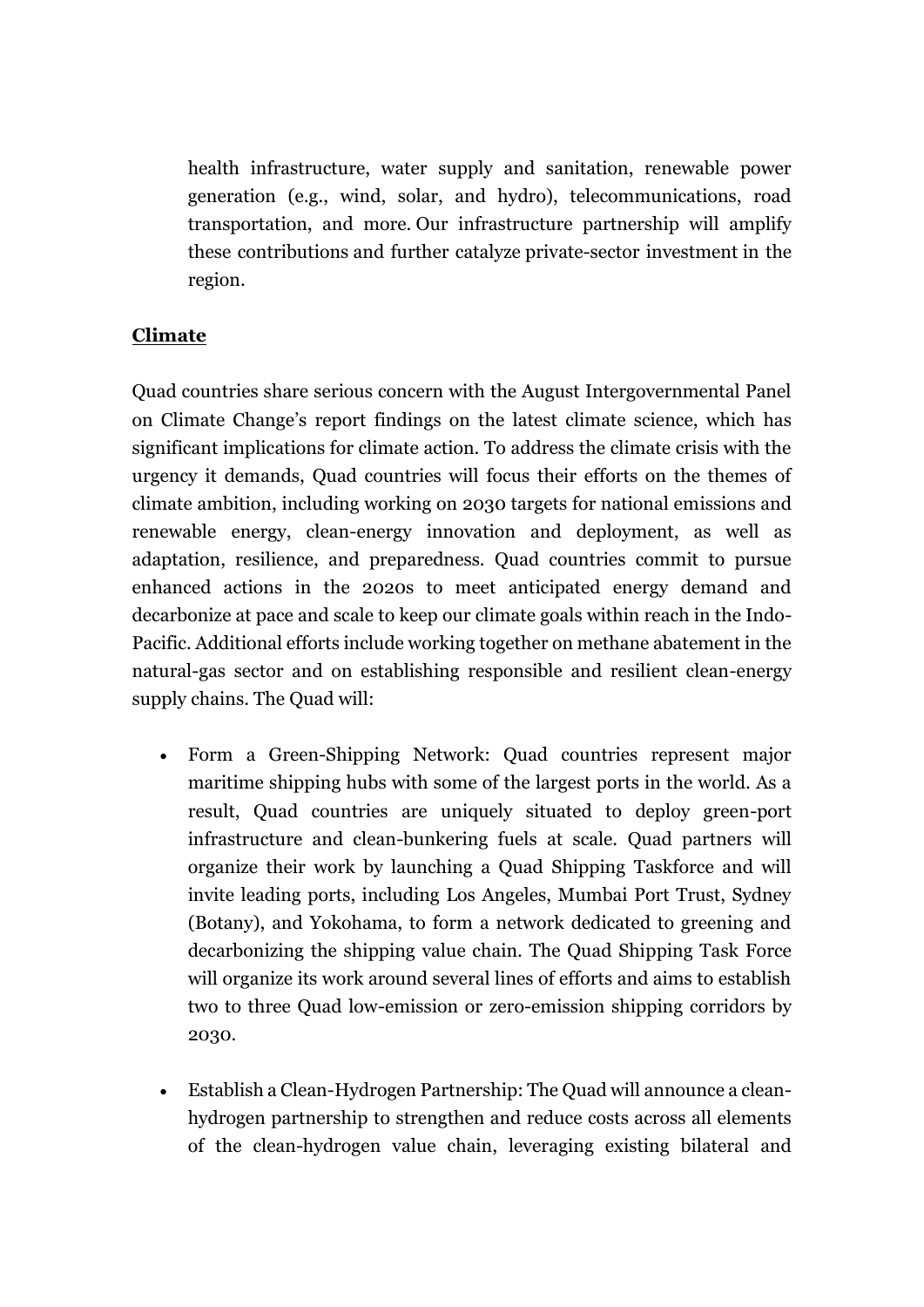multilateral hydrogen initiatives in other fora. This includes technology development and efficiently scaling up the production of clean hydrogen (hydrogen produced from renewable energy, fossil fuels with carbon capture and sequestration, and nuclear for those who choose to deploy it), identification and development of delivery infrastructure to safely and efficiently transport, store, and distribute clean hydrogen for end-use applications, and stimulating market demand to accelerate trade in clean hydrogen in the Indo-Pacific region.

 Enhance Climate Adaptation, Resilience, and Preparedness: Quad countries commit to increasing the Indo-Pacific region's resilience to climate change by improving critical climate information-sharing and disaster-resilient infrastructure. The Quad countries will convene a Climate & Information Services Task Force and build a new technical facility through the Coalition for Disaster Resilient Infrastructure that will provide technical assistance in small island developing states.

### **People-to-People Exchange and Education**

The students of today will be the leaders, innovators, and pioneers of tomorrow. To build ties among the next generation of scientists and technologists, Quad partners are proud to announce the Quad Fellowship: a first-of-its-kind scholarship program, operated and administered by a philanthropic initiative and in consultation with a non-governmental task force comprised of leaders from each Quad country. This program will bring together exceptional American, Japanese, Australian, and Indian masters and doctoral students in science, technology, engineering, and mathematics to study in the United States. This new fellowship will develop a network of science and technology experts committed to advancing innovation and collaboration in the private, public, and academic sectors, in their own nations and among Quad countries. The program will build a foundational understanding among Quad Scholars of one another's societies and cultures through cohort-wide trips to each Quad country and robust programming with each country's top scientists, technologists, and politicians. The Quad will:

Launch the Quad Fellowship: The Fellowship will sponsor 100 students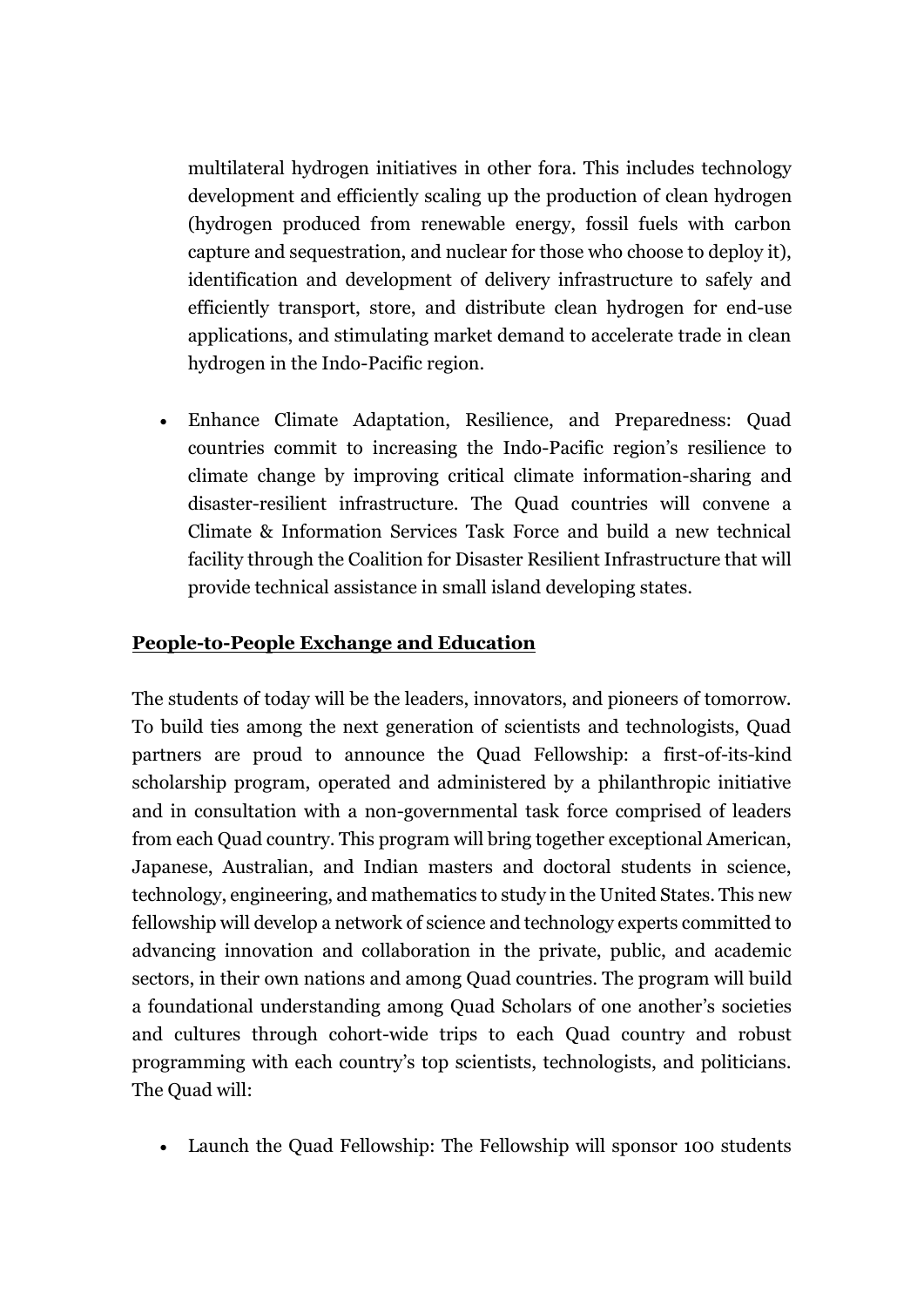per year—25 from each Quad country—to pursue masters and doctoral degrees at leading STEM graduate universities in the United States. It will serve as one of the world's leading graduate fellowships; but uniquely, the Quad Fellowship will focus on STEM and bring together the top minds of Australia, India, Japan, and the United States. [Schmidt Futures,](https://schmidtfutures.com/) a philanthropic initiative, will operate and administer the fellowship program in consultation with a non-governmental taskforce, comprised of academic, foreign policy, and private sector leaders from each Quad country. Founding sponsors of the fellowship program include Accenture, Blackstone, Boeing, Google, Mastercard, and Western Digital, and the program welcomes additional sponsors interested in supporting the Fellowship.

#### **Critical and Emerging Technologies**

Quad leaders are committed to working together to foster an open, accessible, and secure technology ecosystem. Since establishing a new critical and emerging technologies working group in March, we have organized our work around four efforts: technical standards, 5G diversification and deployment, horizonscanning, and technology supply chains. Today, the Quad leaders launch a statement of principles on technology, along with new efforts that together will advance critical and emerging technologies shaped by our shared democratic values and respect for universal human rights. The Quad will:

- Publish a Quad Statement of Principles: After months of collaboration, the Quad will launch a statement of principles on technology design, development, governance, and use that we hope will guide not only the region but the world towards responsible, open, high-standards innovation.
- Establish Technical Standards Contact Groups: The Quad will establish contact groups on Advanced Communications and Artificial Intelligence focusing on standards-development activities as well as foundational prestandardization research.
- Launch a Semiconductor Supply Chain Initiative: Quad partners will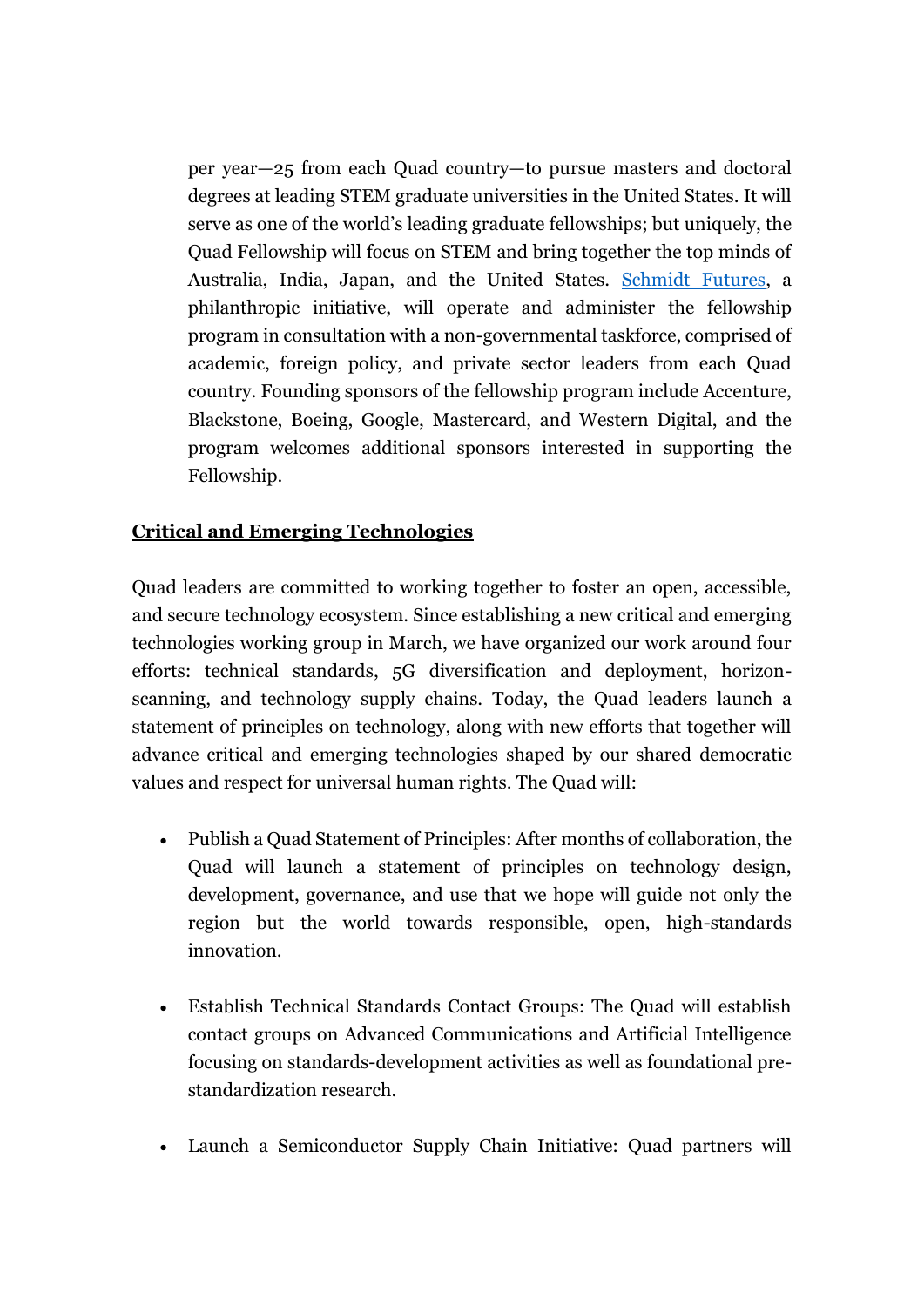launch a joint initiative to map capacity, identify vulnerabilities, and bolster supply-chain security for semiconductors and their vital components. This initiative will help ensure Quad partners support a diverse and competitive market that produces the secure critical technologies essential for digital economies globally.

- Support 5G Deployment and Diversification: To support the critical role of Quad governments in fostering and promoting a diverse, resilient, and secure telecommunications ecosystem, the Quad has launched a Track 1.5 industry dialogue on Open RAN deployment and adoption, coordinated by the Open RAN Policy Coalition. Quad partners will jointly facilitate enabling environments for 5G diversification, including with efforts related to testing and test facilities.
- Monitor Biotechnology Scanning: The Quad will monitor trends in critical and emerging technologies, starting with advanced biotechnologies, including synthetic biology, genome sequencing, and biomanufacturing. In the process, we will identify related opportunities for cooperation.

## **Cybersecurity**

Building on longstanding collaboration among our four countries on cybersecurity, the Quad will launch new efforts to bolster critical-infrastructure resilience against cyber threats by bringing together the expertise of our nations to drive domestic and international best practices. The Quad will:

 Launch a Quad Senior Cyber Group: Leader-level experts will meet regularly to advance work between government and industry on driving continuous improvements in areas including adoption and implementation of shared cyber standards; development of secure software; building workforce and talent; and promoting the scalability and cybersecurity of secure and trustworthy digital infrastructure.

#### **Space**

Quad countries are among the world's scientific leaders, including in space.